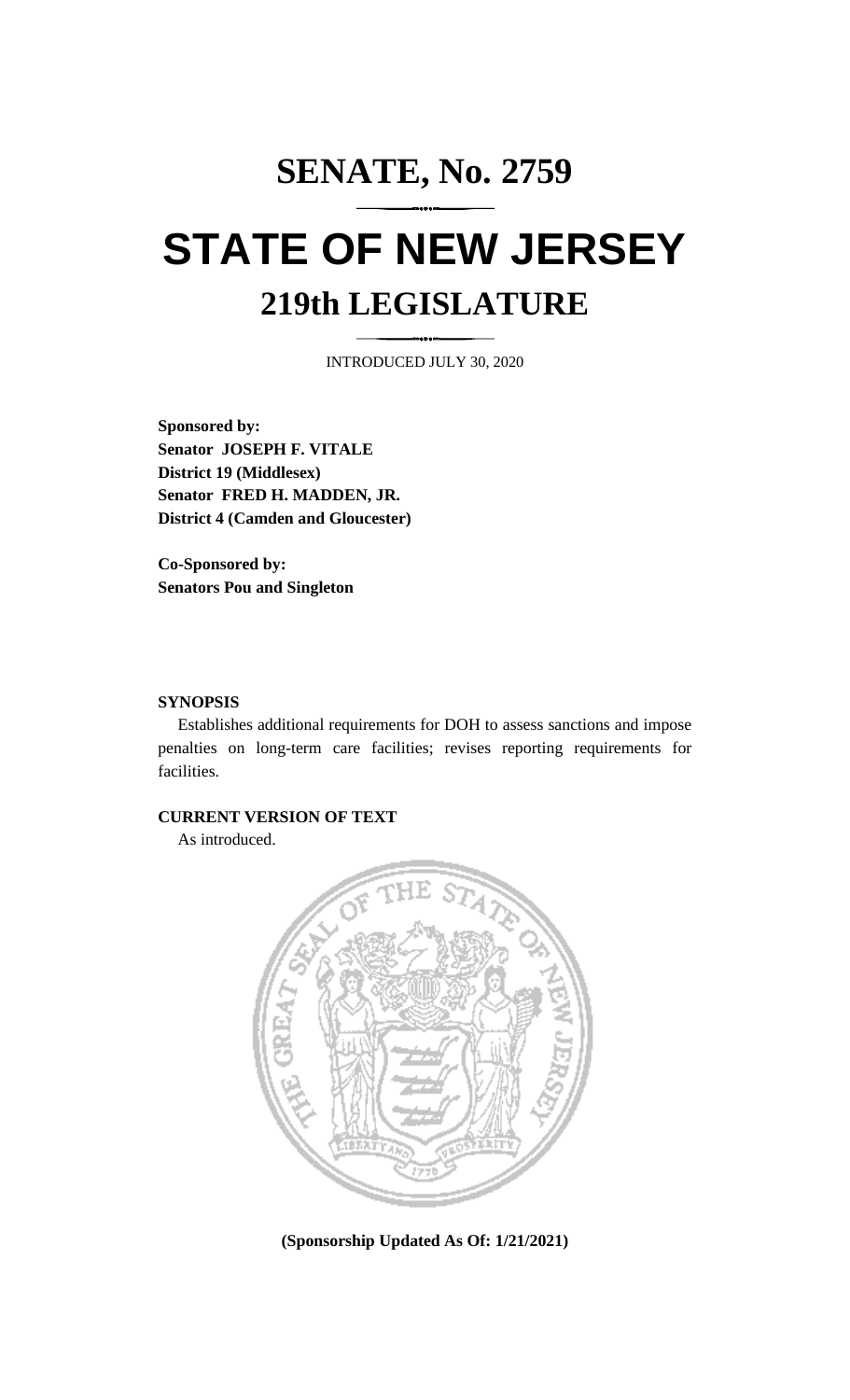**AN ACT** concerning long-term care facilities and supplementing

 Title 26 of the Revised Statutes. **BE IT ENACTED** *by the Senate and General Assembly of the State of New Jersey:* 1. No later than 60 days after the effective date of this act, the Department of Health shall develop a system of scaling actions and penalties for repeat violations of State and federal requirements for long-term care facility administration and operations, which actions

and penalties shall include:

 a. Conducting a licensure survey of a long-term care facility with three or more violations in a single year at least once every two years for the next four years, or at more frequent intervals for a period longer than four years, if circumstances warrant greater or more frequent oversight; and

 b Assessing enhanced sanctions and other penalties for continued or repeat noncompliance with department regulations, particularly when the facility is cited multiple times for the same violation or when violations involve noncompliance with infection control requirements, which enhanced sanctions and penalties shall include:

 (1) a series of escalating fines for repeated violations or multiple violations by the same facility, as well as increased fines when a violation results in severe adverse health consequences for a resident or staff member of the facility; and

 (2) a series of escalating licensure actions for repeated violations or multiple violations by the same facility, particularly in cases where a violation results in severe adverse health consequences for a resident or staff member at the facility, which licensure actions shall include: suspending, terminating, or revoking the facility's license; restricting new admissions to the facility; requiring the transfer of residents to another facility; or, in the case of a nursing home, petitioning a court of competent jurisdiction for appointment of a receiver in accordance with the provisions of P.L.1977, c.238 (C.26:2H-36 et seq.).

 c. The department shall evaluate staffing levels and competency by resident acuity and complexity, and establish a system to impose greater responsibility on each long-term care facility's medical director for quality outcomes at the facility, including imposing specific penalties or sanctions against the medical director for repeated failure to produce improvements in quality outcomes at the facility.

 2. To facilitate enforcement of department rules and requirements concerning long-term care facility operations, no later than 60 days after the effective date of this act, the department shall request and consolidate data concerning long-term care facilities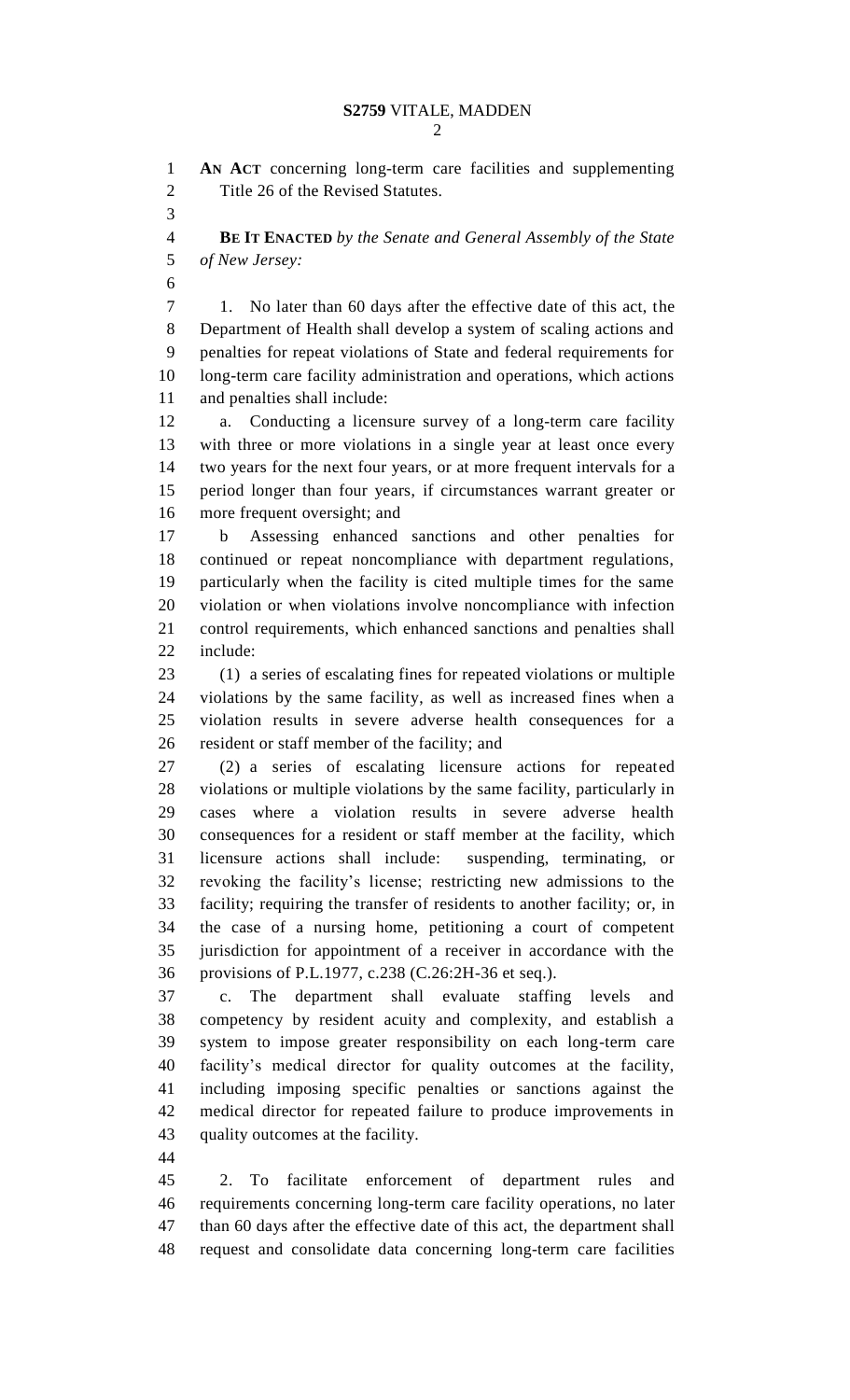reported to other State and federal authorities, including the federal Centers for Medicare and Medicaid Services, the Department of Human Services, Medicaid managed care plans, and the Long-Term Care Ombudsman, in order to identify long-term care facilities with consistent or repeated performance issues, ongoing compliance issues, or high numbers of substantiated complaints. The department shall make the consolidated data collected under this subsection available upon request to other State and federal entities having jurisdiction over long-term care facilities in the State.

 3. a. No later than 60 days after the effective date of this act, the department shall undertake a review of reporting requirements for long-term care facilities and shall take steps to standardize and consolidate the reporting requirements for the purpose of: reducing the administrative demand on the facilities of complying with reporting requirements; developing updated standardized data reporting requirements; and improving the utility of the reported data and the ability to share the data across systems, including systems maintained by other State departments and agencies, county and local agencies, and federal authorities. The department's review shall include:

(1) identifying and eliminating duplicative reporting;

 (2) establishing standardized formats, requirements, protocols, and systems for data reporting, which may include requiring facilities to report data in machine-readable formats to facilitate the processing and analysis of reported data;

 (3) establishing a centralized, cross-agency workgroup to monitor long-term care facility reporting;

 (4) assessing State health information technology needs to support technology-enabled and data-driven regulatory oversight across State departments and agencies, anticipate potential uses for the enhanced technologies and systems, enable systems to readily accept and analyze additional data metrics required pursuant to subsection b. of this section, and identify opportunities to centralize and modernize State health data infrastructure, processes, and analytic capabilities;

 (5) assessing long-term care facility health information technology needs to support population health management, interoperability, and modernized reporting requirements; and

 (6) identifying and applying for federal funding to support health information technology infrastructure development.

 b. (1) The department shall require all long-term care facilities to file with the department monthly and quarterly unaudited financial information, quarterly unaudited financial statements, annual audited financial statements, and such other financial information as the department may request. The information and statements reported by facilities pursuant to this paragraph shall be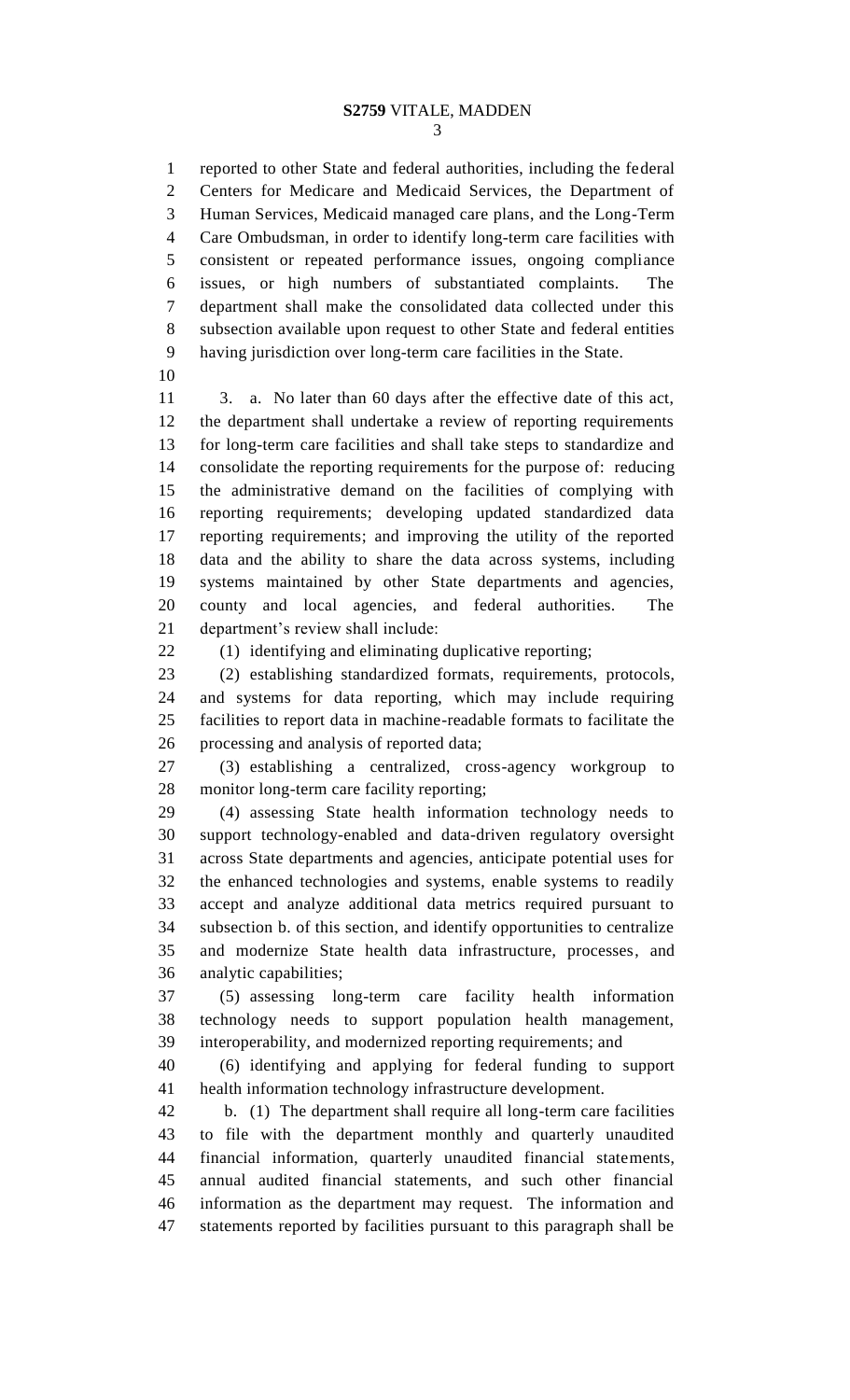posted on the department's Internet website and updated as the information or statements become available.

 (2) The department shall require all long-term care facilities to annually report to the department the number and severity of facility-acquired infections occurring among residents of the long-term care facility in the preceding year involving:

(a) Methicillin-resistant Staphylococcus aureus (MRSA);

(b) Clostrum difficile (C.Diff);

(c) Surgical Site Infections After Colon Surgery (SSi-Colon);

10 (d) Central Line-Associated Bloodstream Infections (CLABSI);

(e) Catheter-Associated Urinary Tract Infections (CAUTI); and

 (f) any other facility-acquired infection for which the department requires annual reporting pursuant to regulations adopted by the Commissioner of Health.

 c. The department shall develop additional data reporting requirements for long-term care facilities as are necessary to improve market transparency and facilitate the department's ability to oversee and regulate operations in long-term care facilities, including, but not limited to, data related to occupancy, operating expenses and other appropriate financial metrics, and utilization and staffing data. In developing additional reporting requirements pursuant to this subsection, the department shall solicit feedback from long-term care facilities and managed care plans concerning proposed new data metrics, methods of maximizing the efficiency of data collection and specification, minimizing duplicative data reporting, and identifying ways to consolidate, automate, or streamline the data required to be reported by State and federal agencies and managed care plans.

 d. No later than 30 days after the effective date of this act, the department shall establish centralized State protocols for long-term care facility communications to reduce duplicative outreach and enhance information sharing capabilities.

e. The department shall require long-term care facilities to:

 (1) post on their Internet websites any policies or plans required to be in place at the facility pursuant to State law; and

 (2) have a dedicated staff person available at all times to respond to questions from the public concerning the policies and plans required to be posted on the facility's Internet website under paragraph (1) of this subsection. The contact information for the facility's designated staff person shall be posted on the facility's Internet website.

 f. The department shall analyze data reported by long-term care facilities for oversight purposes and shall make the results of its analysis public whenever possible. At a minimum, the department shall:

 (1) develop, make available on its Internet website, and update at least monthly, a data dashboard that includes the data reported by each long-term care facility licensed in the State, including: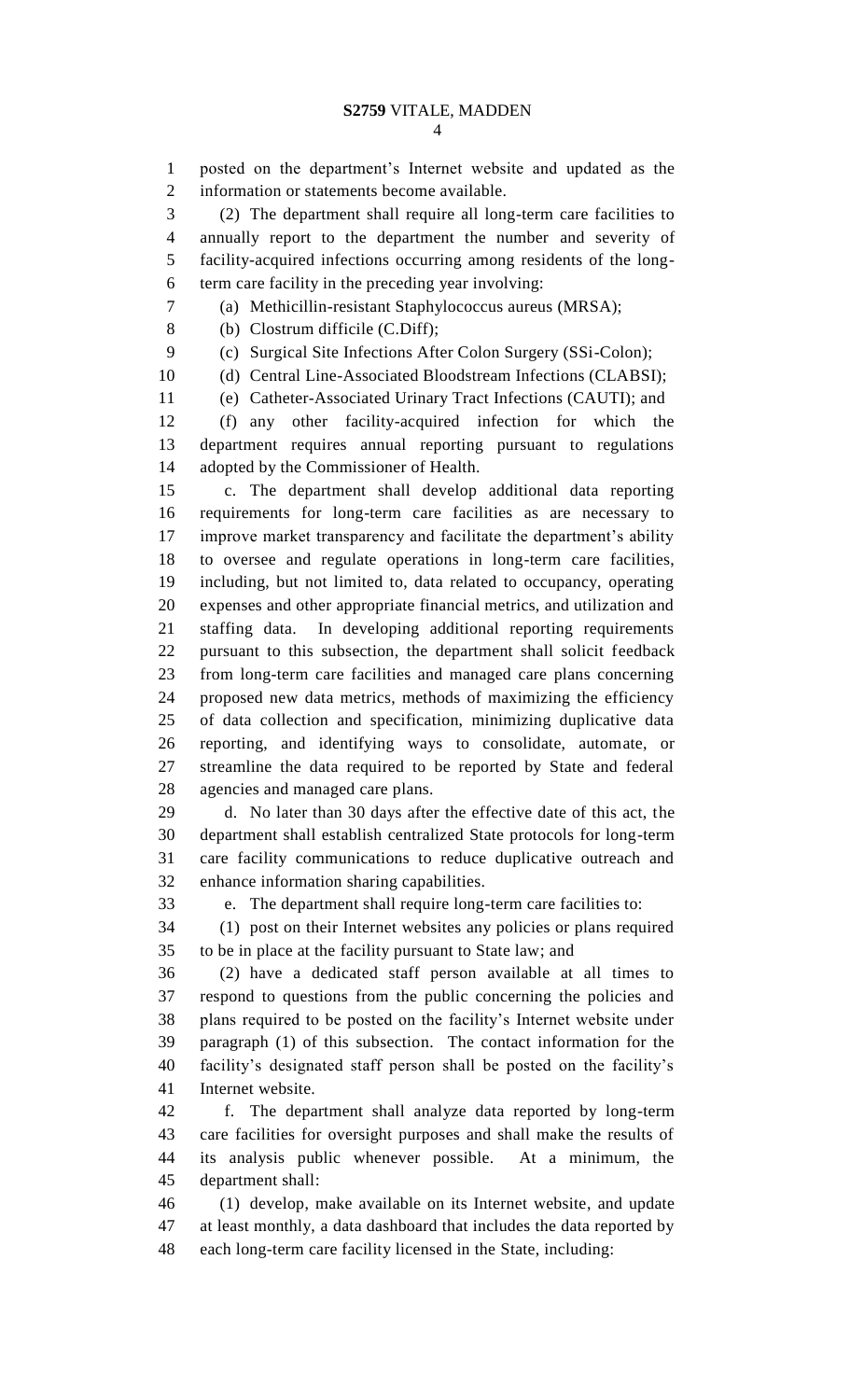(a) an overall performance score; (b) the total number of complaints involving the facility, the number and nature of substantiated complaints involving the facility, the number of open investigations of complaints involving facility, and the total number of outstanding complaints involving the facility that have not been investigated or resolved; (c) the facility's star rating issued by the federal Centers for Medicare and Medicaid Services; (d) the dates and results of inspections of the facility by the Department of Health, the Department of Human Services, and the federal Centers for Medicare and Medicaid Services, including links to any deficiencies or violations for which the facility was cited and to any corrective action plans in place at the facility; (e) a breakdown of any costs and financial data reported by the facility; (f) general staffing levels at the facility and rates of compliance with mandatory staffing ratios, along with the average and overall number of shifts during which the facility was out of compliance with staffing ratios; (g) the frequency with which antipsychotic medication was administered to facility residents; (h) the number of residents who developed a pressure ulcer, including the number of residents who developed multiple pressure ulcers; (i) the number of facility-acquired infections at the facility as reported pursuant to paragraph (2) of subsection b. of this section, including details concerning the relative severity of the facility- acquired infections; and (j) such other data as the department determines appropriate to allow the public to make informed choices when evaluating and selecting a long-term care facility; and (2) prepare and publish on its Internet website annual reports on New Jersey's long-term care system of care. 4. a. There is established in the Department of Health the "Long-Term Care Facility Advisory Council." The purpose of the council shall be to advise the department on matters related to the oversight of long-term care facilities and on issues concerning long- term care facility residents and their families, as well as to foster communication with the public regarding long-term care facilities. The responsibilities of the advisory council shall include: (1) analyzing and reviewing the results of inspections of long- term care facility conducted by the department, including the penalties assessed against long-term care facilities and the department's adherence to federal guidance concerning state inspections of long-term care facilities; (2) receiving public comment on the results of long-term care facility inspections; and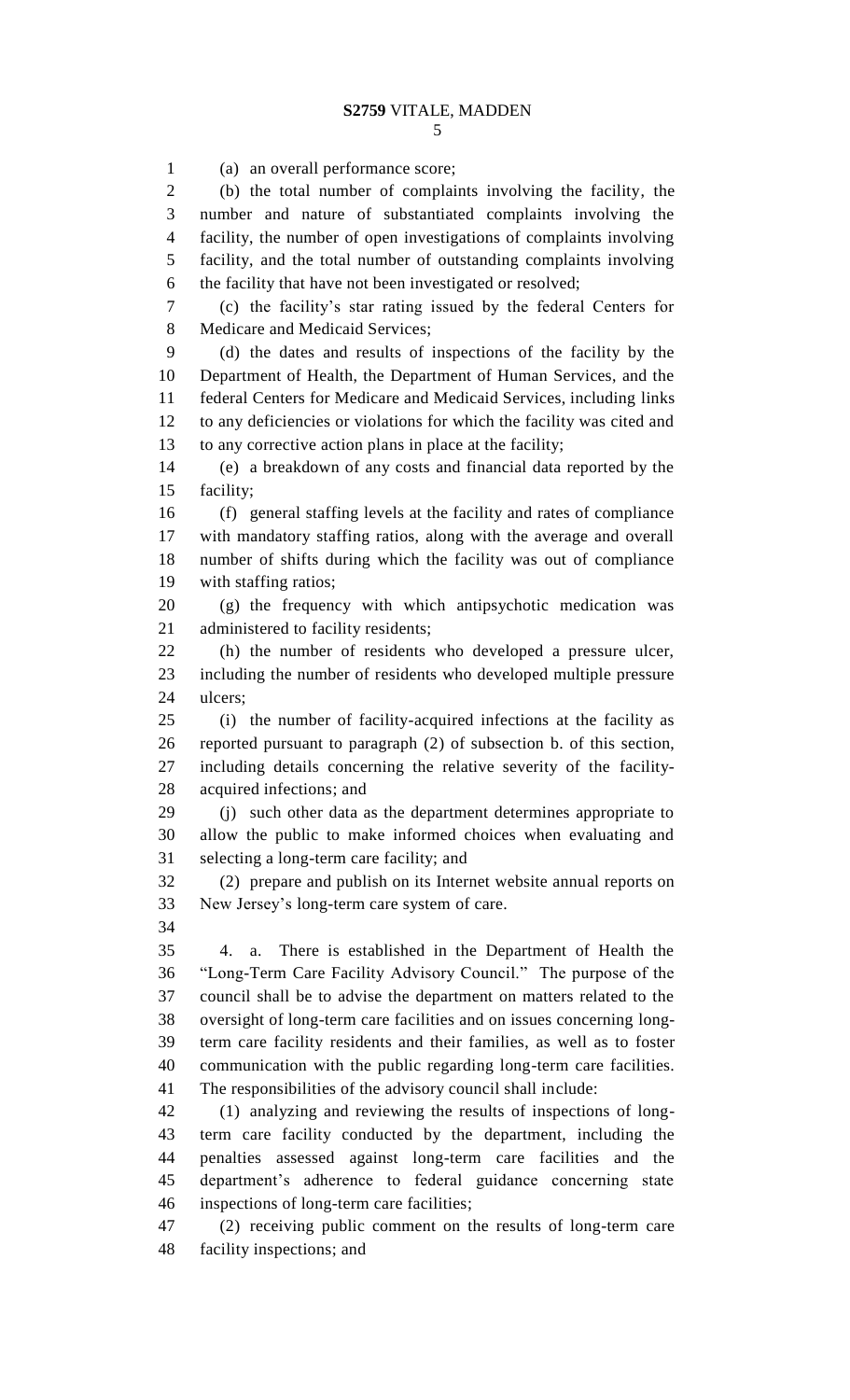(3) consulting with the New Jersey Long-Term Care Ombudsman as necessary.

 b. The advisory council shall consist of seven members, as follows:

 (1) the New Jersey Long-Term Care Ombudsman and the Assistant Commissioner for the Division of Medical Assistance and Health Services in the Department of Human Services, or their designees, who shall serve ex officio;

 (2) one public member, to be appointed by the Governor, who shall be a representative of the long-term care facility industry; and

 (3) four public members who are advocates for residents of long-term care facilities, with two of the public members to be appointed by the Senate President and two of the public members to be appointed by the Speaker of the General Assembly.

 c. The public members of the advisory council shall be appointed, and the advisory council shall first organize, no later than 45 days after the effective date of this act. Upon organizing, the advisory council shall select a chairperson and a vice- chairperson from among its members. The chairperson shall appoint a secretary to the advisory council, who need not be a member of the advisory council.

 d. Public members of the advisory council shall serve for a term of five years, except that, of the members first appointed, one shall serve for a term of three years, two shall serve for a term of four years, and two shall serve for a term of five years. Vacancies in the membership shall be filled in the same manner in which the original appointments were made. Public members shall be eligible for reappointment to the advisory council.

 e. The advisory council shall meet on a quarterly basis at such times and places as shall be designated by the chairperson. A majority of the authorized membership shall constitute a quorum for the purposes of the advisory council taking official action. All meetings of the advisory council shall be open to the public. Agendas, minutes, documents, and testimony from all meeting shall be posted on the Internet website of the Department of Health. The advisory council shall invite the Attorney General or a representative of the Office of the Attorney General, the State Auditor, the State Comptroller, and a representative of the Department of Health to be present at each meeting.

 f. The members of the advisory council shall serve without compensation, but shall be eligible for reimbursement for necessary and reasonable expenses incurred in the performance of their duties on the council, within the limits of funds appropriated or otherwise made available to the advisory council for its purposes.

 g. The advisory council shall be entitled to receive assistance and services from any State, county, or municipal department, board, commission, or agency, as may be available to it for its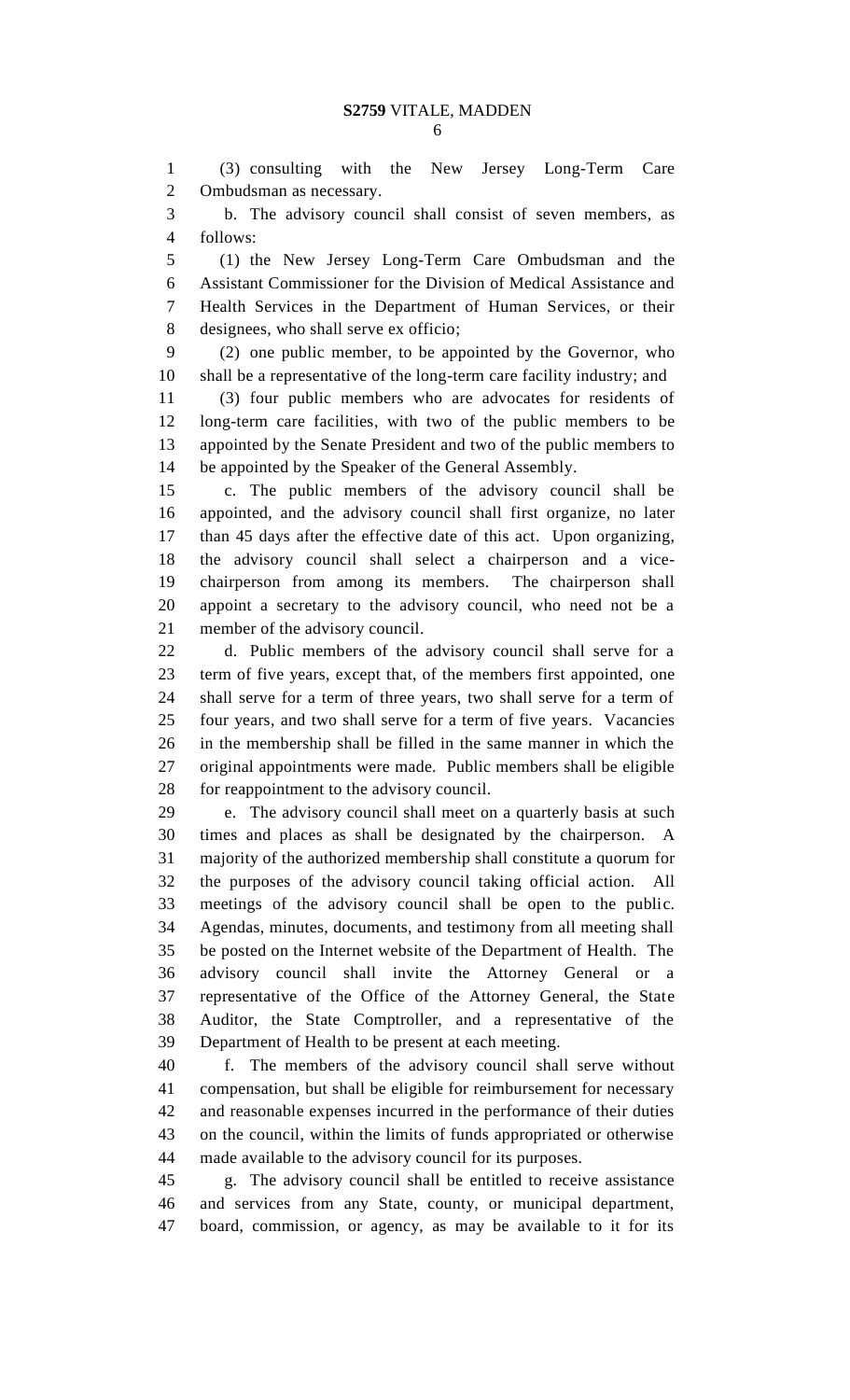purposes. The Department of Health shall provide staff and administrative support to the advisory council. h. The advisory council shall biannually prepare and submit a report concerning its analysis of the Department of Health's oversight and inspections of long-term care facilities along with any recommendations for legislative or administrative action to the Governor and, pursuant to section 2 of P.L.1991, c.164 (C.52:14- 19.1), to the Legislature. The advisory council may provide additional recommendations to the Department of Health at any time upon request by the department. 5. This act shall take effect immediately. STATEMENT This bill requires the Department of Health (DOH) to establish, no later than 60 days after the effective date of the bill, a scaling system of actions and penalties for long-term care facilities in violation of State and federal requirements for long-term care facility operation, establishes various requirements concerning reporting requirements for long-term care facilities, and establishes the Long-Term Care Facility Advisory Council. The system of scaling actions and penalties to be developed by the DOH will include: mandatory licensure surveys of long-term care facilities with three or more violations in a single year, with at least one survey to be completed every two years for the succeeding four years unless more frequent surveys are warranted; and assessing enhanced sanctions and other penalties for continued or repeat noncompliance with DOH regulations, particularly when the facility is cited multiple times for the same violation or when violations involve noncompliance with infection control requirements. The enhanced sanctions and penalties will include a series of escalating fines for severe violations or multiple violations by the same facility, as well as a series of escalating licensure actions for repeated violations or multiple violations by the same facility. These licensure actions may include suspending, terminating, or revoking the facility's license, restricting new admissions to the facility, requiring the transfer of residents to another facility, or, in the case of a nursing home, petitioning a court of competent jurisdiction for the appointment of a receiver. No later than 60 days after the effective date of the bill, the DOH will be required to evaluate staffing levels and competency by resident acuity and complexity and establish a system to impose greater responsibility on each long-term care facility's medical director for quality outcomes at the facility, including imposing specific penalties or sanctions against the medical director for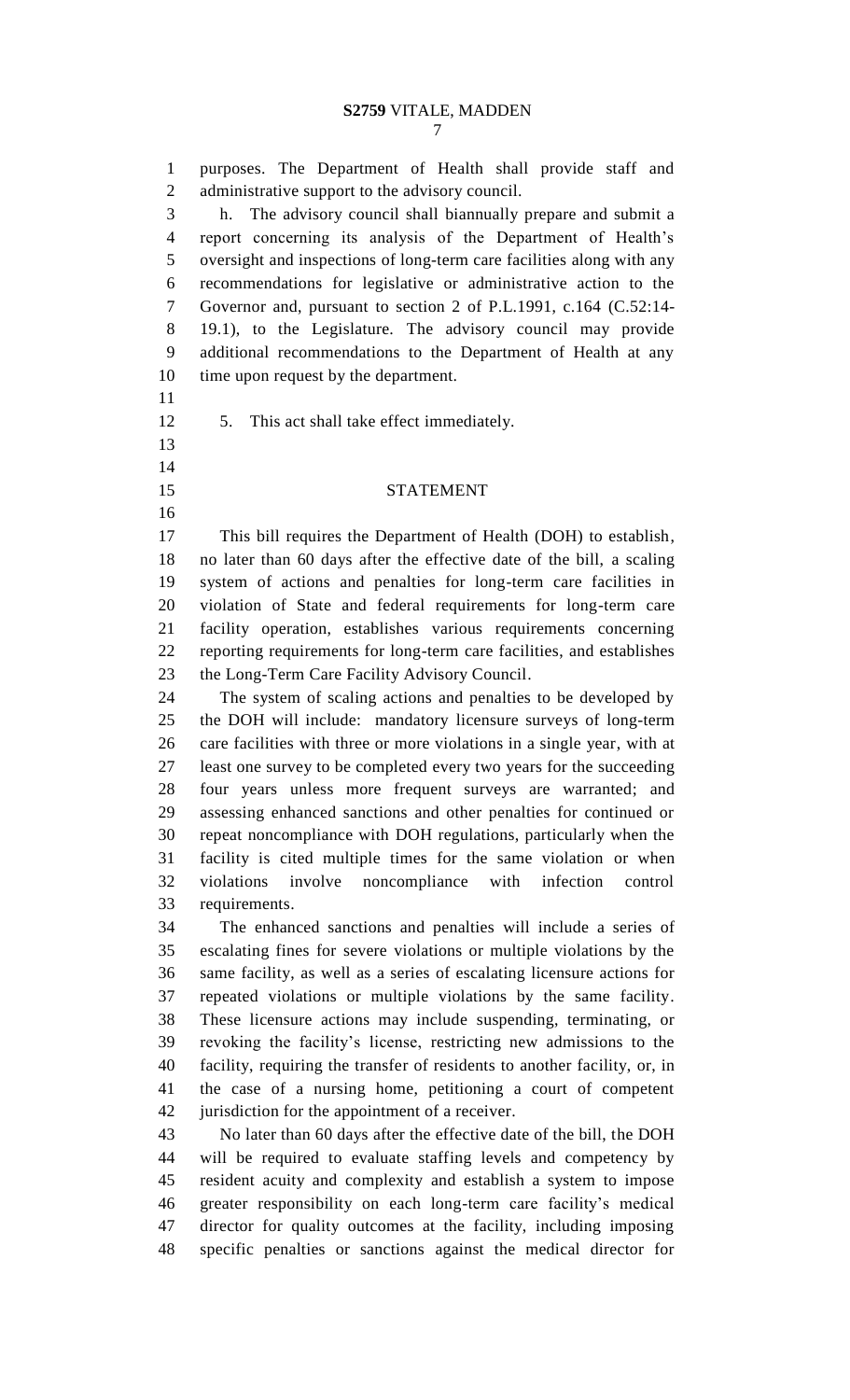repeated failure to produce improvements in quality outcomes at the facility.

 To facilitate enforcement of the rules and requirements for long- term care facility operations, no later than 60 days after the effective date of the bill, the DOH is to request and consolidate data concerning long-term care facilities reported to other State and federal authorities in order to identify long-term care facilities with consistent or repeated performance issues, ongoing compliance issues, or high numbers of substantiated complaints. The DOH is to make the consolidated data available upon request to other State and federal entities having jurisdiction over long-term care facilities in New Jersey.

 The bill additionally requires the DOH, within 60 days after the effective date of the bill, to undertake a review of reporting requirements for long-term care facilities and take steps to standardize and consolidate the reporting requirements for the purpose of reducing the administrative demand on the facilities of complying with reporting requirements, developing updated standardized data reporting requirements, and improving the utility of the reported data and the ability to share the data across systems, including systems maintained by other State departments and agencies, county and local agencies, and federal authorities. The DOH's review is to include:

(1) identifying and eliminating duplicative reporting;

 (2) establishing standardized formats, requirements, protocols, and systems for data reporting, which may include requiring facilities to report data in machine-readable formats;

 (3) establishing a centralized, cross-agency workgroup to monitor long-term care facility reporting;

 (4) assessing State health information technology needs to support technology-enabled and data-driven regulatory oversight across State departments and agencies, anticipate potential uses for the enhanced technologies and systems, enable systems to readily accept and analyze additional data metrics, and identify opportunities to centralize and modernize State health data infrastructure, processes, and analytic capabilities;

 (5) assessing long-term care facility health information technology needs to support population health management, interoperability, and modernized reporting requirements; and

 (6) identifying and applying for federal funding to support health information technology infrastructure development.

 The bill requires all long-term care facilities to file with the DOH monthly and quarterly unaudited financial information, quarterly unaudited financial statements, annual audited financial statements, and such other financial information as the department may request. The information and statements will be posted on the department's Internet website and updated as they become available.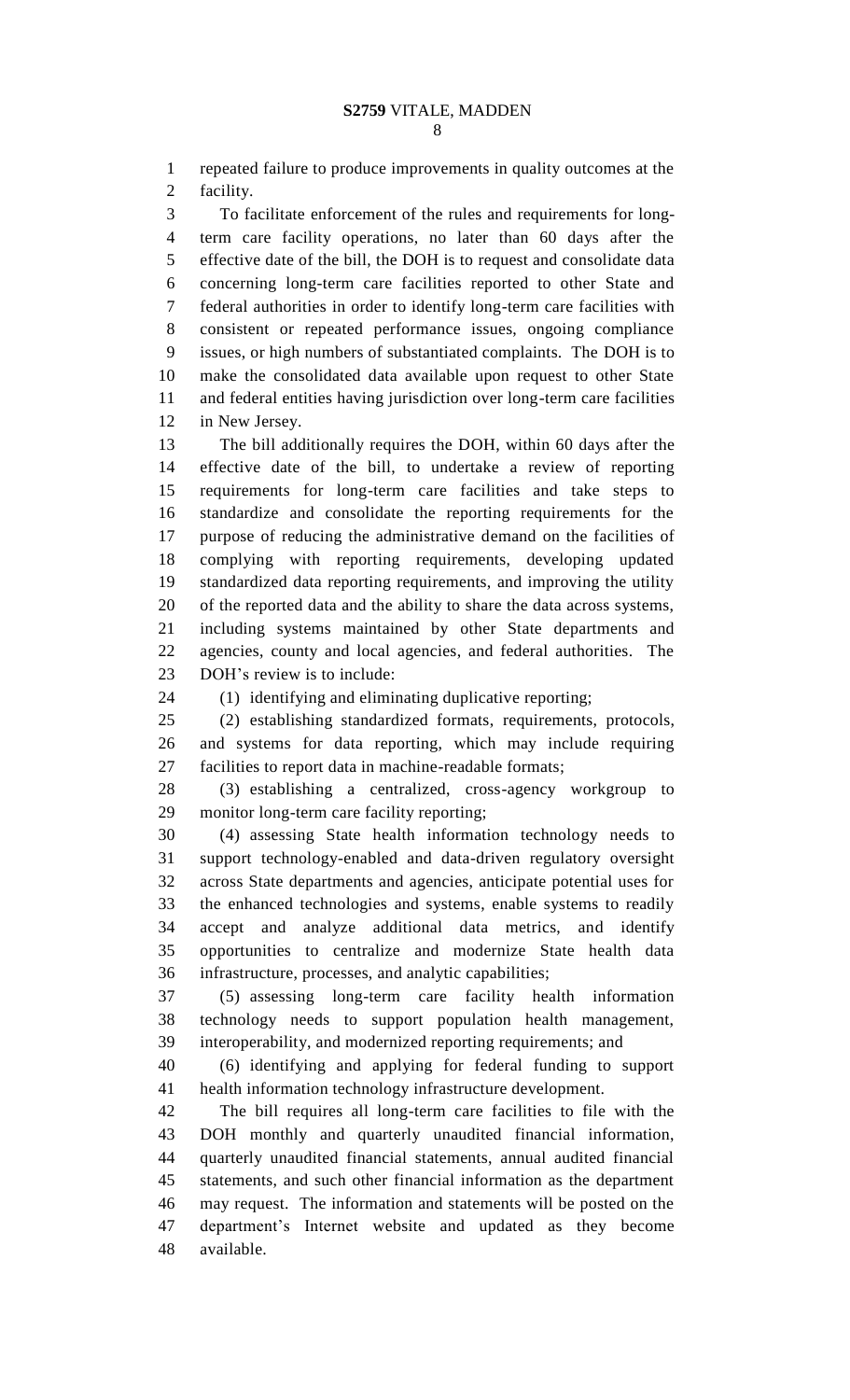## **S2759** VITALE, MADDEN

 The bill additionally requires all long-term care facilities to annually report to the DOH the number and severity of facility- acquired infections occurring among residents of the long-term care facility in the preceding year involving: Methicillin-resistant Staphylococcus aureus (MRSA); Clostrum difficile (C.Diff); Surgical Site Infections After Colon Surgery (SSi-Colon); Central Line-Associated Bloodstream Infections (CLABSI); Catheter- Associated Urinary Tract Infections (CAUTI); and any other facility-acquired infection for which the DOH requires annual reporting by regulation.

 The DOH will be required to develop additional data reporting requirements for long-term care facilities as are necessary to improve market transparency and facilitate the department's ability to oversee and regulate operations in long-term care facilities, including, but not limited to, data related to occupancy, operating expenses and other appropriate financial metrics, and utilization and staffing data. In developing additional reporting requirements, the department is to solicit feedback from long-term care facilities and managed care plans concerning proposed new data metrics, methods of maximizing the efficiency of data collection and specification, minimizing duplicative data reporting, and identifying ways to consolidate, automate, or streamline reported data.

 The DOH will also be required to establish, no later than 30 days after the effective date of the bill, centralized State protocols for long-term care facility communications to reduce duplicative outreach and enhance information sharing capabilities.

 Long-term care facilities will be required to post on their Internet websites any policies or plans required to be in place at the facility pursuant to State law and have a dedicated staff person available at all times to respond to questions from the public concerning the policies and plans required to be posted on the facility's Internet website.

 The DOH will be required to analyze data reported by long-term care facilities for oversight purposes and make the results of its analysis public whenever possible. At a minimum, the DOH will be required to develop, make available on its Internet website, and update at least monthly, a data dashboard that includes the data reported by each long-term care facility licensed in the State. The data dashboard will include: an overall performance score; details concerning the number and status of complaints involving the facility; the facility's star rating issued by the federal Centers for Medicare and Medicaid Services (CMS); the dates and results of inspections of the facility by the DOH, the Department of Human Services, and CMS, including links to any deficiencies or violations for which the facility was cited and to any corrective action plans in place at the facility; a breakdown of any costs and financial data reported by the facility; general staffing levels at the facility and rates of compliance with mandatory staffing ratios; the frequency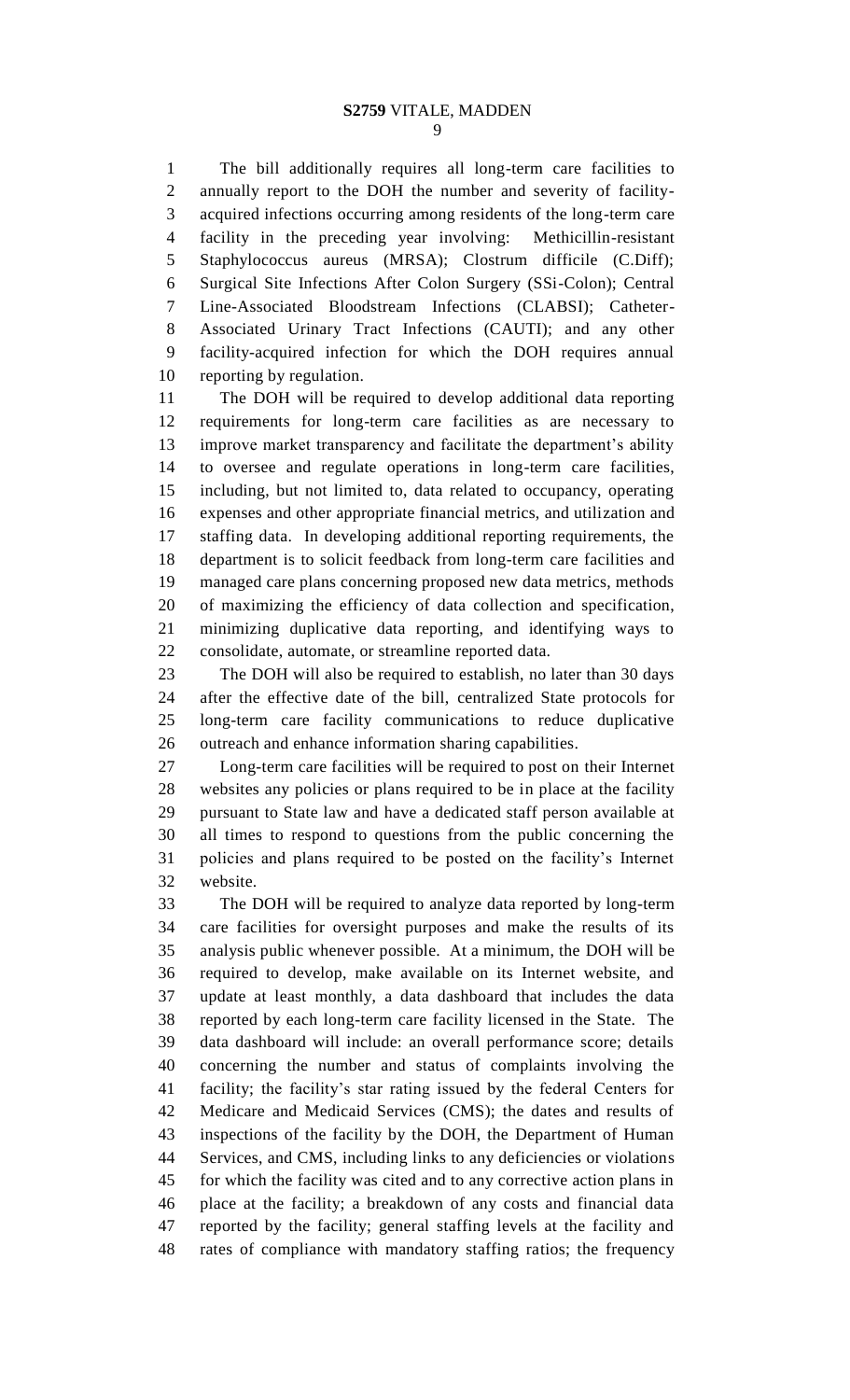with which antipsychotic medication was administered to facility residents; information concerning pressure ulcers and facility- acquired infections; and any other data required by the DOH. The DOH will additionally be required to prepare and publish on its Internet website annual reports on New Jersey's long-term care system of care.

 The bill establishes in the DOH the "Long-Term Care Facility Advisory Council." The purpose of the council will be to advise the DOH on matters related to the oversight of long-term care facilities and on issues concerning long-term care facility residents and their families, as well as to foster communication with the public regarding long-term care facilities. The responsibilities of the advisory council will include:

 (1) analyzing and reviewing the results of long-term care facility inspection conducted by the DOH, including the penalties assessed against long-term care facilities and the department's adherence to federal guidance concerning state inspections of long-term care facilities;

 (2) receiving public comment on the results of long-term care facility inspections; and

 (3) consulting with the New Jersey Long-Term Care Ombudsman as necessary.

 The advisory council will consist of seven members, including: the New Jersey Long-Term Care Ombudsman and the Assistant Commissioner for the Division of Medical Assistance and Health Services in the Department of Human Services, or their designees, who will serve ex officio; one public member, to be appointed by the Governor, who is to be a representative of the long-term care facility industry; and four public members who are advocates for residents of long-term care facilities, with two of the public members to be appointed by the Senate President and two of the public members to be appointed by the Speaker of the General Assembly.

 The public members of the advisory council are to be appointed, and the advisory council is to organize, no later than 45 days after the effective date of the bill.

 The advisory council will meet on a quarterly basis at times and places as may be designated by the chairperson. All meetings of the advisory council will be open to the public, and agendas, minutes, documents, and testimony from all meeting will be posted on the DOH's Internet website. The advisory council will be required to invite the Attorney General or a representative of the Office of the Attorney General, the State Auditor, the State Comptroller, and a representative of the SOH to be present at each meeting.

 The advisory council will be required to prepare and submit biannual reports concerning its analysis of the DOH's oversight and inspections of long-term care facilities along with any recommendations for legislative or administrative action to the